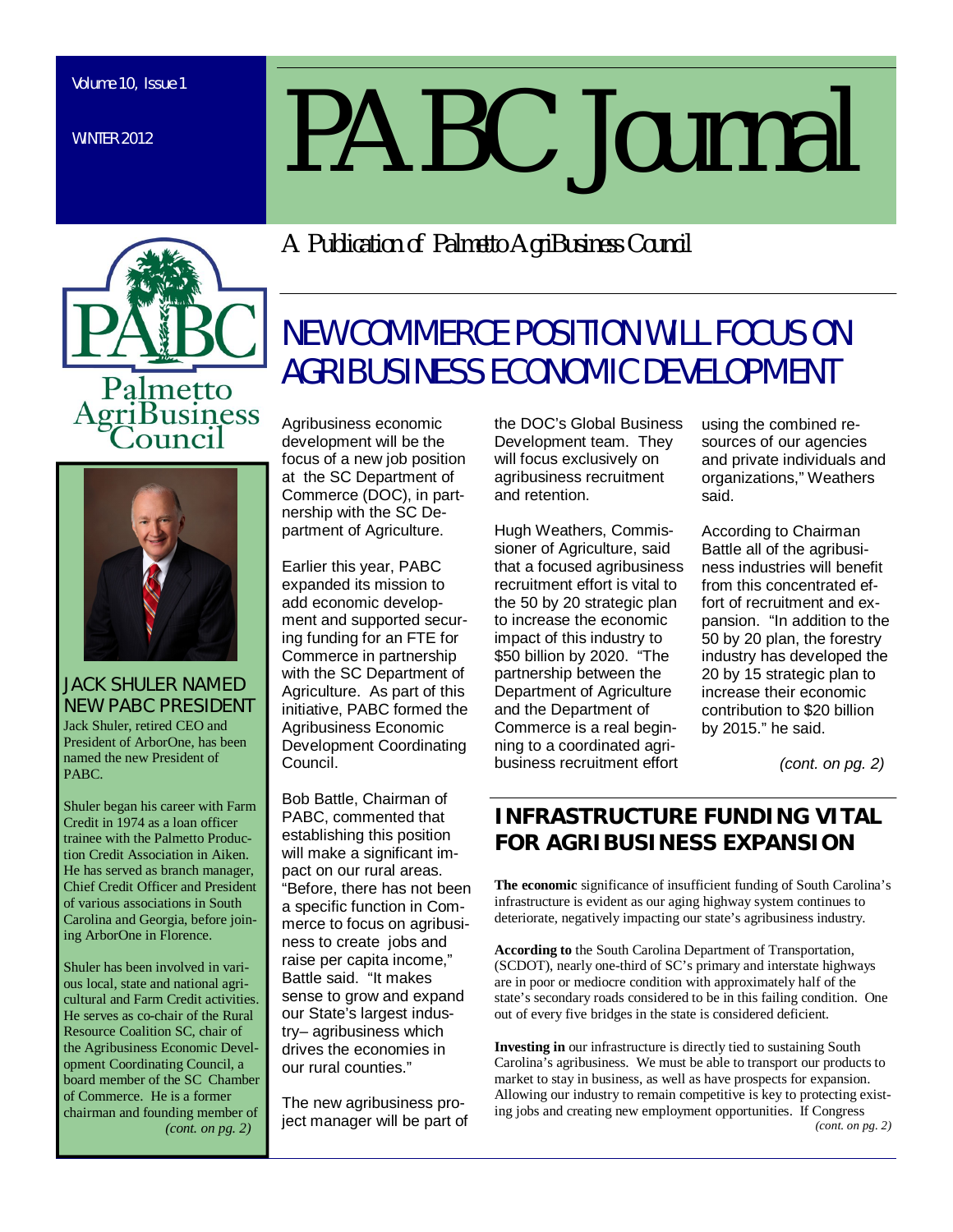### **TRANSPORTATION FUNDING VITAL TO AG EXPANSION**

**The economic** significance of insufficient funding of South Carolina's infrastructure is evident as our aging highway system continues to deteriorate, negatively impacting our state's agribusiness industry.

**According to** the South Carolina Department of Transportation, (SCDOT), nearly onethird of SC's primary and interstate highways are in poor or mediocre condition with approximately half of the state's secondary roads considered to be in this failing condition. One out of every five bridges in the state is considered deficient.

 $\bullet$ 

 $\bullet$ 

**Investing in** our infrastructure is directly tied to sustaining South Carolina's agribusiness. We must be able to transport our products to market to stay in business, as well as have prospects for expansion. Allowing our industry to remain competitive is key to protecting existing jobs and creating new employment opportunities. If Congress continues to offer short-term funding for our highways, instead of reauthorizing a five-year transportation bill, we will continue to see job losses. According to the Associated General Contractors of America, companies who do highway construction have seen large job losses because long term planning has slowed. TRIP, a national highway research group, contends that \$1 billion in federal highway spending creates 28,000 jobs.

**The state's** deteriorating roads and bridges are also impacting business at the Port of Charleston. Many of South Carolina's agribusinesses have been utilizing the ports of Savannah and

*(cont. on page 4)*

# 2012 Agribusiness Initiative

### . **Comprehensive Tax Reform**

Overhaul the state's tax code and replace it with a tax strategy that is competitive to create long-term economic prosperity that includes maintaining agribusiness property tax assessments and sales tax exemptions:

- Unemployment Insurance loan repayments to the federal government should be offset with tax relief provided to employers.
- Reform the business license fee structure so rates are competitive and allow companies to grow, while standardization, complexity and appeals across localities should also be considered.

### **SC Department of Agriculture Funding**

- Agribusiness Economic Development funding (recurring) work with the SC Department of General Fundi Commerce to ensure that the agribusiness industry sector is properly recruited and devel-<br>oped oped.
- dent of Agriculture of Agriculture • Support recurring marketing and promotion funding.

### **SC Forestry Commission Funding**

Support funding for fire equipment and FTEs.

### **Prescribed Burn**

Support legislation that strengthens liability protection for private landowners by adding "gross negligence" language in cases revolving smoke-related lawsuits.

### **Environmental Issues**

Restore balance to the Pollution Control Act by correcting the Smith Land Company Ruling from the SC Supreme Court, which gives regulatory authority to DHEC over isolated wetlands and opens up the right to private action lawsuits.

### **Animal Welfare**

Pass proactive legislation that allows farms to seek damages for property destruction (i.e. protest groups destroying property on poultry farms, etc.)

### **Clemson PSA**

Support funding for Clemson PSA budget.

### **FEDERAL ISSUES**

### **Port Expansion**

Continue Port expansion, including harbor deepening projects.

### **Highway Funding**

Weight limits on trucks cannot be increased due to poor conditions of roads and bridges.

- Get Congress to reauthorize Transportation bill to fund infrastructure.
	- Explore SC's donor state status, so SC receives more of its fair share of federal gas tax revenues.

### **Immigration**

Regulatory agencies are passing new requirements on labor that have not been legislated. Encourage Congress to take responsibility for immigration, instead of allowing regulatory agencies to pass governing rules (ex.: H2B & H2A wages increased by USDOL substantially over federal minimum wage; NLRB—union activity (lawsuit against Boeing).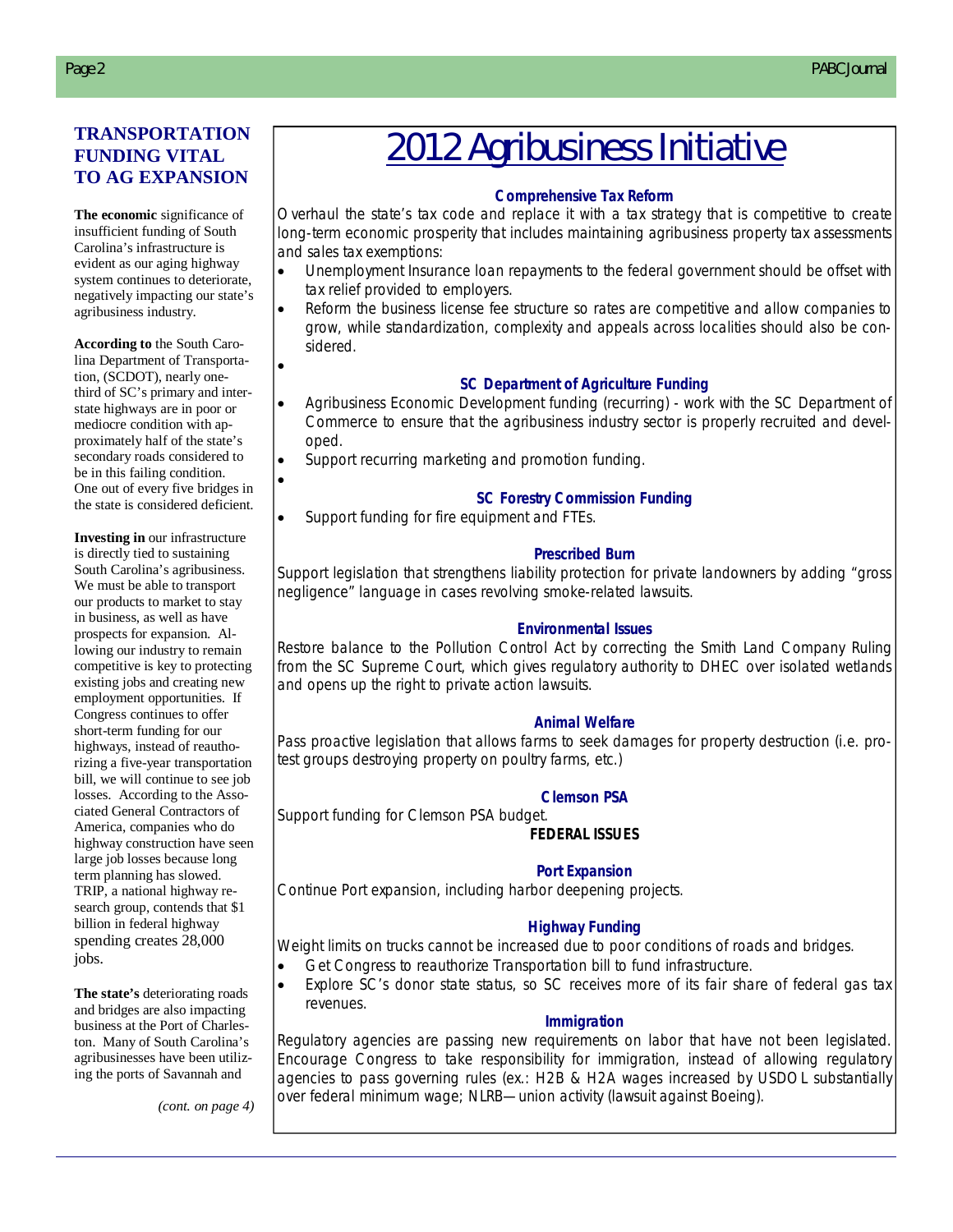# WIRELESS MERGER HOLDS PROMISE FOR SC AGRIBUSINESS

#### **The proposed AT&T**

and T**-**Mobile merger could offer substantial benefits to U.S. agribusinesses, according to state and industry leaders. The merger, now pending before the Federal Communications Commission (FCC), would expand wireless broadband coverage to an estimated 97 percent of Americans.

"While communications and agribusiness might at first seem unrelated, the reality is that access to advanced communications is absolutely vital to the success and sustainability of one of this country's, and South Carolina's, most important economic engines," PABC Chairman Bob Battle told the FCC in May.

In his letter, Chairman Battle cited the "vital" link between communications capabilities and the agribusiness industry's viability. And he urged the FCC to act without delay. "Advanced communications technology touches every aspect of agribusiness," he said.

"The proposed AT&T/T-Mobile merger will be a boon to agribusiness throughout the Palmetto State by driving rapid expansion of fourth generation broadband service." Commissioner of Agriculture Hugh Weathers is also a public proponent of the merger. He outlined his support in an article entitled "Farmers need high-speed Internet access" which was published in the *Orangeburg Times and Democrat* on August 22. "Any farmer nowadays will tell you that critical information… must be very timely, or it can impact the bottom line as much as improperly calibrating a fertilizer spreader," wrote Commissioner Weathers.

"And timely information in 2011 and beyond is not over the telephone or the local parts store counter – it's via high-speed Internet access." Commissioner Weathers added that broadband facilitates communication among farmers, suppliers and purchasers, enabling streamlined operations. He also noted the merger could fill accessibility gaps in rural South Carolina and increase the range of 4G LTE coverage.

#### **Value to Agribusiness**

AT&T estimates that with the additional spectrum, resources and economies of scale which the merger would bring, deployment of nextgeneration broadband would reach 55 million more Americans than under current plans, including 1.2 million South Carolinians. This expanded deployment would cover an additional one million square miles with mobile broadband in seven years.

"The proposed merger of AT&T and T-Mobile USA is the fastest, most efficient way to build out a next-generation mobile broadband network," said Pamela Lackey, President of AT&T South Carolina and a member of the Palmetto AgriBusiness Council Board. "This will be good for consumers because it will deliver a better wireless experience, while also making cuttingedge technology available across the state, from the largest cities to small towns and rural communities." In addition to aiding communications, which support day-today operations in agribusiness enterprises, the 4G LTE network will give farmers and agribusiness professionals access to real-time information. Such access could support better-informed decision

making, Lackey said. "South Carolinians who make their living in the forestry and agriculture industries face many unknowns, including weather disruptions and market fluctuations," she said. "Dependable broadband, like what the merged AT&T and T-Mobile will offer, is a reliable tool that can help these men and women do their jobs more successfully."

Because the combined provider's network would be able to utilize spectrum more efficiently, agribusinesses may also find it easier to use GPS applications, make data-rich uploads and downloads quickly, or simply carry on an interrupted phone conversation. Spectrum is the set of radio frequencies, allocated by the federal government, which connect so many devices in today's world, from cell phones to GPS units, baby monitors and garage door openers.

In addition, the merged company would benefit from a substantially increased number of cell sites. AT&T has said the number of towers it would gain upon completion of the merger represents approximately eight years' of new site construction. The merged carrier's expanded network would equip agribusinesses to expand their market reach, appealing to new customer bases and connecting to a larger web of farmers' markets, grocery stores, restaurants and other purchasers, which can be tracked online.

#### **Effect on the Economy**

On the larger scale, a broadband-empowered agribusiness industry has significant implications for the economy. Gross products from agribusiness in the U.S. nearly reached nearly \$424 billion in 2010, and the industry provides a total economic impact of \$33.9 billion per year for the state, according to the South Carolina Department of Agriculture. It also supports nearly 200,000 jobs in the state and returns nearly 80 percent of every dollar earned back into the state's economy.

Agriculture and forestry's contributions are particularly significant in light of the nation's economic struggles. South Carolina's unemployment rate is currently 11 percent, while the national average holds steady at 9 percent.

A recent study by the Economic Policy Institute (EPI) found that the \$8 billion additional investment which AT&T has said it will make nationwide to expand LTE service would create 55,000 to 96,000 new jobs, including those directly associate with the communications industry and indirect jobs with other companies. In addition, AT&T announced in August its plan to repatriate 5,000 jobs from overseas once the merger was approved.

### **Effect on Rural Quality of Life**

Beyond direct economic impact, greater broadband accessibility offers benefits for agribusiness communities and rural states at large. Farming families often fall into the nearly one-third of rural homes that lack broadband. With the expansion offered by AT&T and T-Mobile's 4G LTE network, rural *(cont. on page 4)*